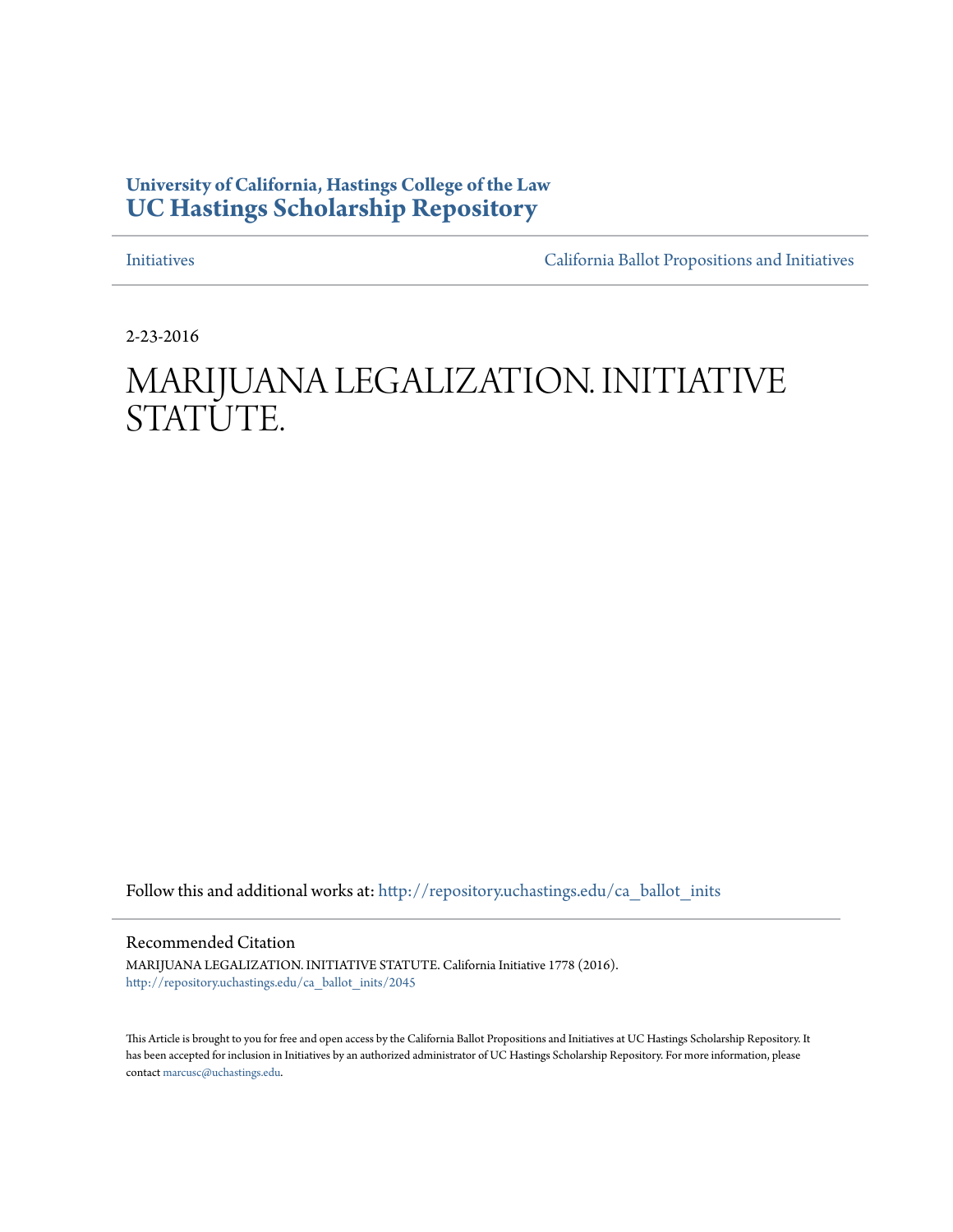## VIA HAND DELIVERY

December 16, 2015

Ashley Johansson Initiative Coordinator California Department of Justice P.O. Box 944255 Sacramento, CA 94244-2550 (916) 445-4752

**RECEIVEO** 

DEC 17 2015

INITIATIVE COORDINATOR ATTORNEY GENERAL'S OFFICE



Re: Request for Title and Summary for Proposed Initiative

### Dear Ms. Johansson:

The undersigned on this and subsequent pages are the proponents of the attached initiative measure entitled "The Marijuana Control, Legalization and Revenue Act of 2016 Version 6<sup>n</sup> Please prepare a circulating title and summary of the chief purposes and points of the measure. We have also included with this letter the signed statements required by Election Code sections 9001 and 9608, our addresses as registered to vote and a check for  $$200.00$ .

Thank you for your time and attention to this matter. If you have any questions, please do not hesitate to contact John Lee at John@AFPR.us

Sincerely,

y,<br>Dave Hodges John Lee Mychael Grafton

Page 1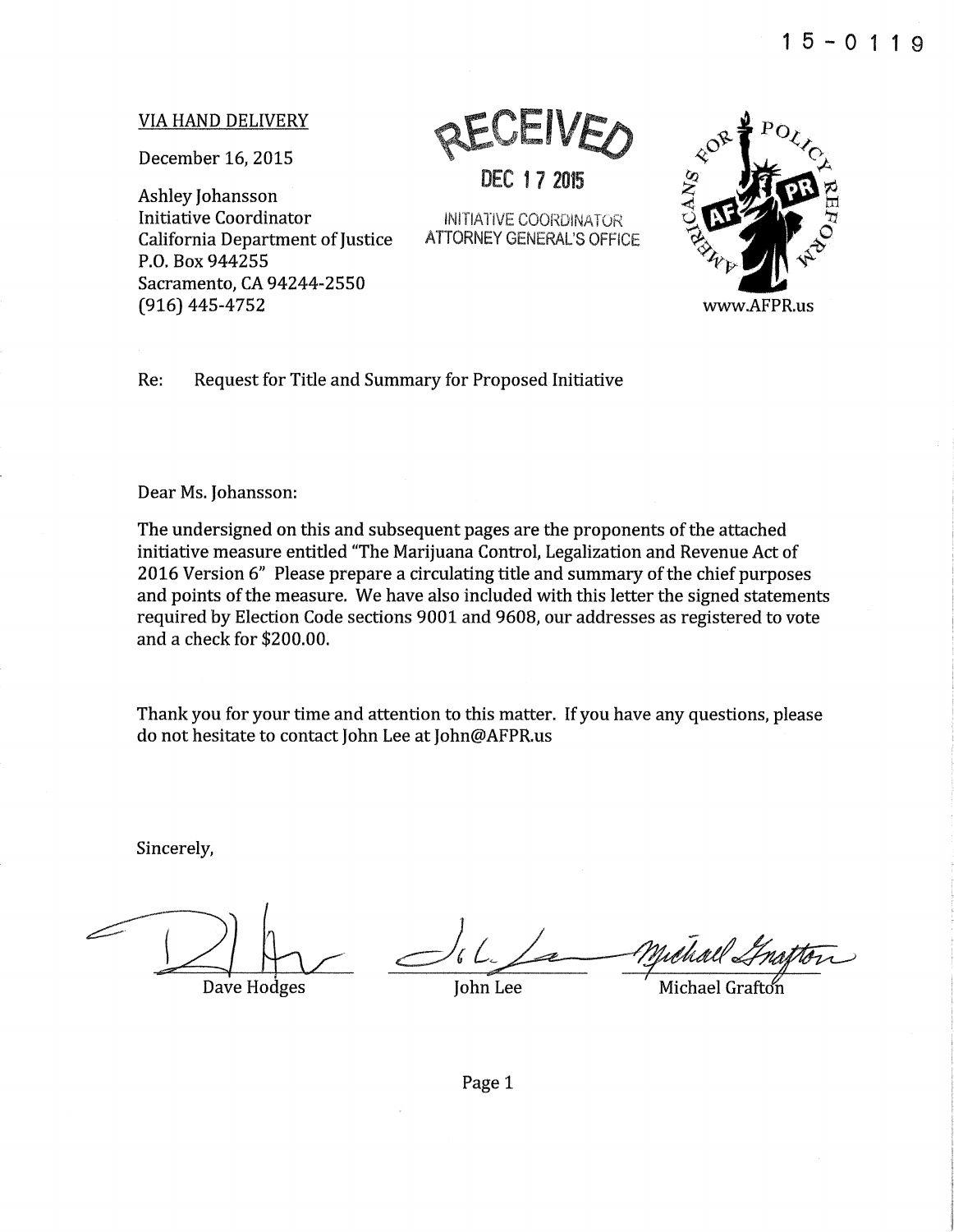#### Text of Proposed Law

SECTION 1. Title. This measure shall be known and may be cited as "The Marijuana Control, Legalization and Revenue Act."

SEC. 2. Findings and Declarations. (1) The ''war on drugs" has failed miserably, imprisoned the poor and minorities, and handed billions of dollars to criminal cartels and gangs. (2) Taxing cannabis sales will generate hundreds of millions of dollars in annual revenues for the state. (3) Legalizing and regulating cannabis sales will make Californians safer by eliminating the dangers caused by prohibition.

SEC. 3. A new Division 10, entitled "Cannabis Regulation and Taxation" is added to the Business and Professions Code, to read:

#### Chapter 1.

§ 27100. Cannabis. The social use of marijuana by adults, 21 years of age and older, including the cultivation, distribution, drying, farmers markets, harvesting, on-site consumption, planting, possession, possession of concentrated cannabis, processing, production, public events, retail sale, transportation, veterinary use, manufacture of edible products and manufacture of concentrated marijuana (with or without solvents), whether or not for profit, shall be lawful in this state and is a matter of statewide concern.

§ 27200. Taxes. The applicable sales and use taxes shall apply to sales of non-medical marijuana. In addition, the Legislature may place an excise tax on the sale of non-medical marijuana not to exceed fifteen percent (15%) of the retail price of the products. Marijuana that is sold for medical purposes shall not be subject to any sales, use, or excise tax.

§ 27300. Cannabis Diversion Programs. The State shall establish and fund cannabis-only diversion programs in each county.

§ 27 400. Implementation. It shall be the responsibility of the Legislature to implement any regulations necessary for this Act.

§ 27500. Penalties. Violations of any statute or regulation enacted or promulgated to implement this Act shall not constitute a felony and shall not be punished by imprisonment. Except as otherwise authorized by law, the sale, furnishing, or giving away of any cannabis or cannabis product to any person under the age of 21 years is hereby prohibited.

§ 27600. Local Control. A city, county, or city and county may ban, or limit the number of, marijuana businesses within its boundaries, if such restriction has been placed on the ballot by petition in accordance with the procedures for an initiative, or by the city council or board supervisors, and approved by the voters within that jurisdiction at a statewide election held in November.

SEC. 4. Liberal Construction. This Act shall be liberally construed to effectuate its purposes.

SEC. 5. Severability. The provisions of this Act are severable. If any provision of this Act or its application is held invalid, that invalidity shall not affect other provisions or applications that can be given effect without the invalid provision or application.

SEC. 6. Conflicting Measures. In the event that this measure and another measure or measures concerning marijuana appear on the same statewide election ballot, the provisions of the other measure or measures shall be deemed to be in conflict with this measure. In the event that this measure receives a greater number of affirmative votes, the provisions of this measure shall prevail in their entirety, and the provisions of the other measure shall be null and void.

SEC. 7. Amendment. The provisions of this Act may be amended by the Legislature to further the purposes of this Act by a statute passed in each house by roll call vote entered in the journal, two-thirds of the membership concurring. Any implementation legislation enacted pursuant to Section 27400 of the Business and Professions Code shall require only a majority vote in each house.

SEC. 8. Legal Defense by the Attorney General. The California Attorney General shall protect and defend this Act from any and all challenges in the courts of any jurisdiction to final judgment.